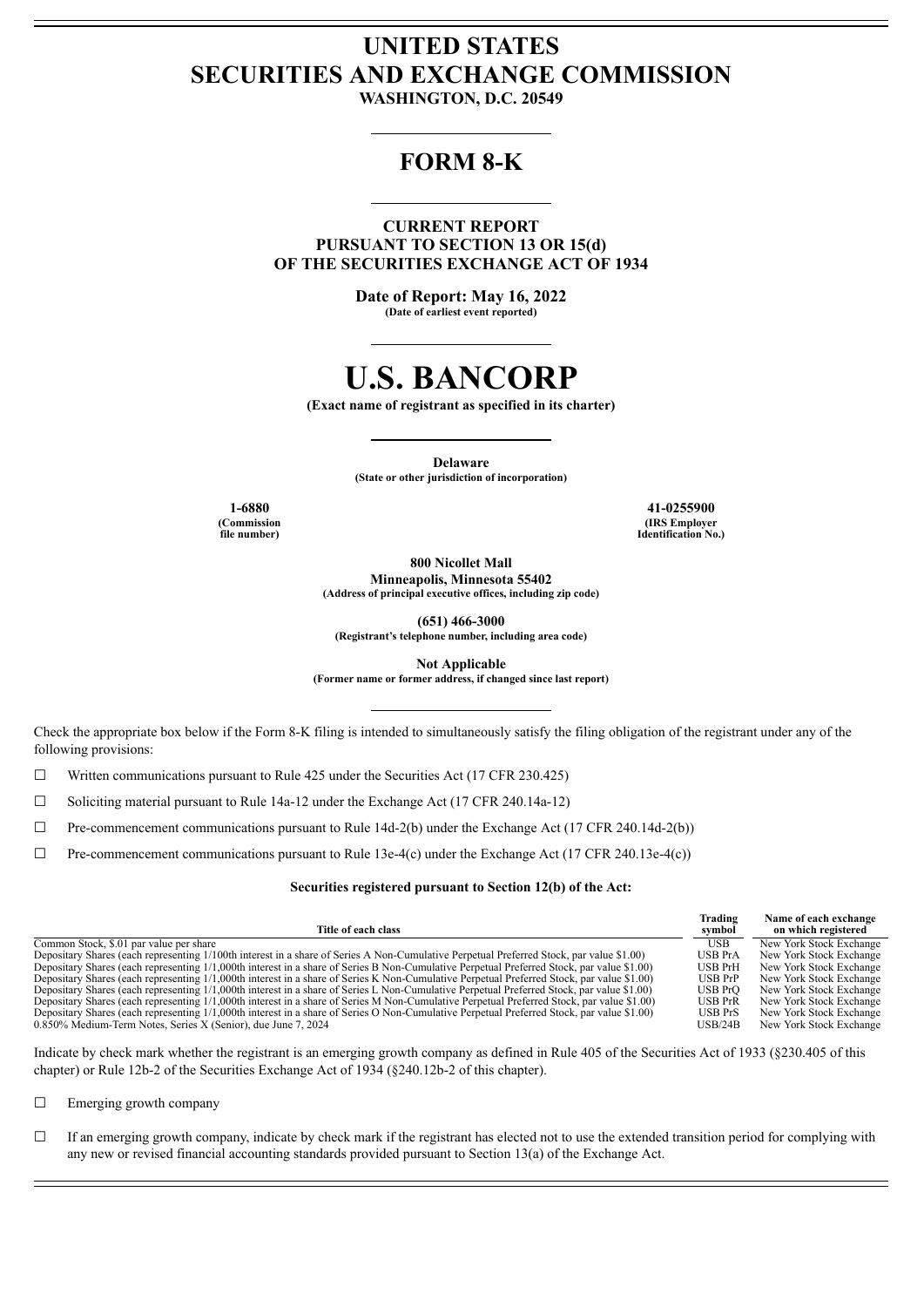#### **Item 8.01. Other Events**

In September 2021, U.S. Bancorp announced that it had entered into a definitive acquisition agreement to acquire the core regional banking franchise of MUFG Union Bank, N.A. Closing of the transaction is subject to customary closing conditions, including regulatory approvals which are not within U.S. Bancorp's control. U.S. Bancorp no longer expects to receive U.S. regulatory approvals in time to allow for closing to occur in the first half of 2022; however, the parties continue to make significant progress in planning for closing and integration while awaiting regulatory approvals. At this time, U.S. Bancorp expects closing and system integration to occur in the second half of 2022.

#### **"Safe Harbor" Statement under the Private Securities Litigation Reform Act of 1995:**

This current report on Form 8-K contains forward-looking statements about U.S. Bancorp. Statements that are not historical or current facts, including statements about beliefs and expectations, are forward-looking statements and are based on the information available to, and assumptions and estimates made by, management as of the date hereof. These forward-looking statements cover, among other things, anticipated future revenue and expenses and the future plans and prospects of U.S. Bancorp. Forward-looking statements often use words such as "anticipates," "targets," "expects," "hopes," "estimates," "projects," "forecasts," "intends," "plans," "goals," "believes," "continue" and other similar expressions or future or conditional verbs such as "will," "may," "might," "should," "would" and "could." Forward-looking statements involve inherent risks and uncertainties, including the following risks and uncertainties and the risks and uncertainties more fully discussed in the section entitled "Risk Factors" of Exhibit 13 to U.S. Bancorp's Annual Report on Form 10-K for the year ended December 31, 2021, which could cause actual results to differ materially from those anticipated. The COVID-19 pandemic is adversely affecting U.S. Bancorp, its customers, counterparties, employees, and third-party service providers, and the ultimate extent of the impacts on its business, financial position, results of operations, liquidity, and prospects is uncertain. Continued deterioration in general business and economic conditions or turbulence in domestic or global financial markets could adversely affect U.S. Bancorp's revenues and the values of its assets and liabilities, reduce the availability of funding to certain financial institutions, lead to a tightening of credit, and increase stock price volatility. In addition, changes to statutes, regulations, or regulatory policies or practices could affect U.S. Bancorp in substantial and unpredictable ways. U.S. Bancorp's results could also be adversely affected by changes in interest rates; increases in unemployment rates; deterioration in the credit quality of its loan portfolios or in the value of the collateral securing those loans; deterioration in the value of its investment securities; legal and regulatory developments; litigation; increased competition from both banks and non-banks; civil unrest; the effects of climate change; changes in customer behavior and preferences; breaches in data security, including as a result of work-from-home arrangements; failures to safeguard personal information; the impacts of international hostilities or geopolitical events; effects of mergers and acquisitions and related integration; effects of critical accounting policies and judgments; and management's ability to effectively manage credit risk, market risk, operational risk, compliance risk, strategic risk, interest rate risk, liquidity risk and reputation risk. In addition, U.S. Bancorp's proposed acquisition of MUFG Union Bank presents risks and uncertainties, including, among others: the risk that the cost savings, any revenue synergies and other anticipated benefits of the proposed acquisition may not be realized or may take longer than anticipated to be realized; the risk that U.S. Bancorp's business could be disrupted as a result of the announcement and pendency of the proposed acquisition and diversion of management's attention from ongoing business operations and opportunities; the possibility that the proposed acquisition, including the integration of MUFG Union Bank, may be more costly or difficult to complete than anticipated; delays in closing the proposed acquisition; and the failure of required governmental approvals to be obtained or any other closing conditions in the definitive purchase agreement to be satisfied.

For discussion of these and other risks that may cause actual results to differ from those described in forward-looking statements, refer to U.S. Bancorp's Annual Report on Form 10-K for the year ended December 31, 2021, on file with the Securities and Exchange Commission, including the sections entitled "Corporate Risk Profile" and "Risk Factors" contained in Exhibit 13, and all subsequent filings with the Securities and Exchange Commission under Sections 13(a), 13(c), 14 or 15(d) of the Securities Exchange Act of 1934. In addition, factors other than these risks also could adversely affect U.S. Bancorp's results, and the reader should not consider these risks to be a complete set of all potential risks or uncertainties. Readers are cautioned not to place undue reliance on any forward-looking statements. Forward-looking statements speak only as of the date hereof, and U.S. Bancorp undertakes no obligation to update them in light of new information or future events.

2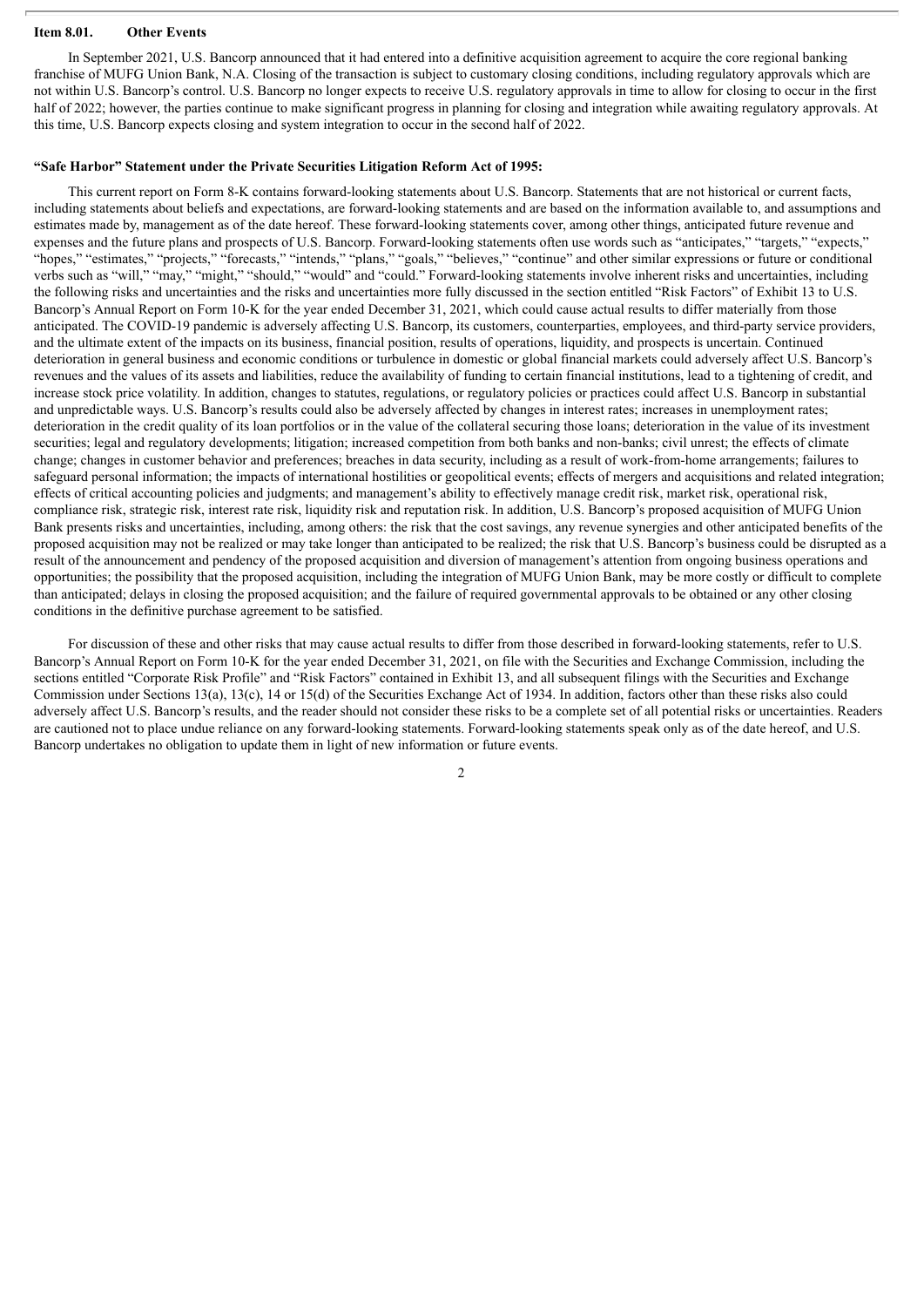## **Item 9.01. Financial Statements and Exhibits.**

(d) Exhibits.

104 Cover Page Interactive Data File (embedded within the Inline XBRL document)